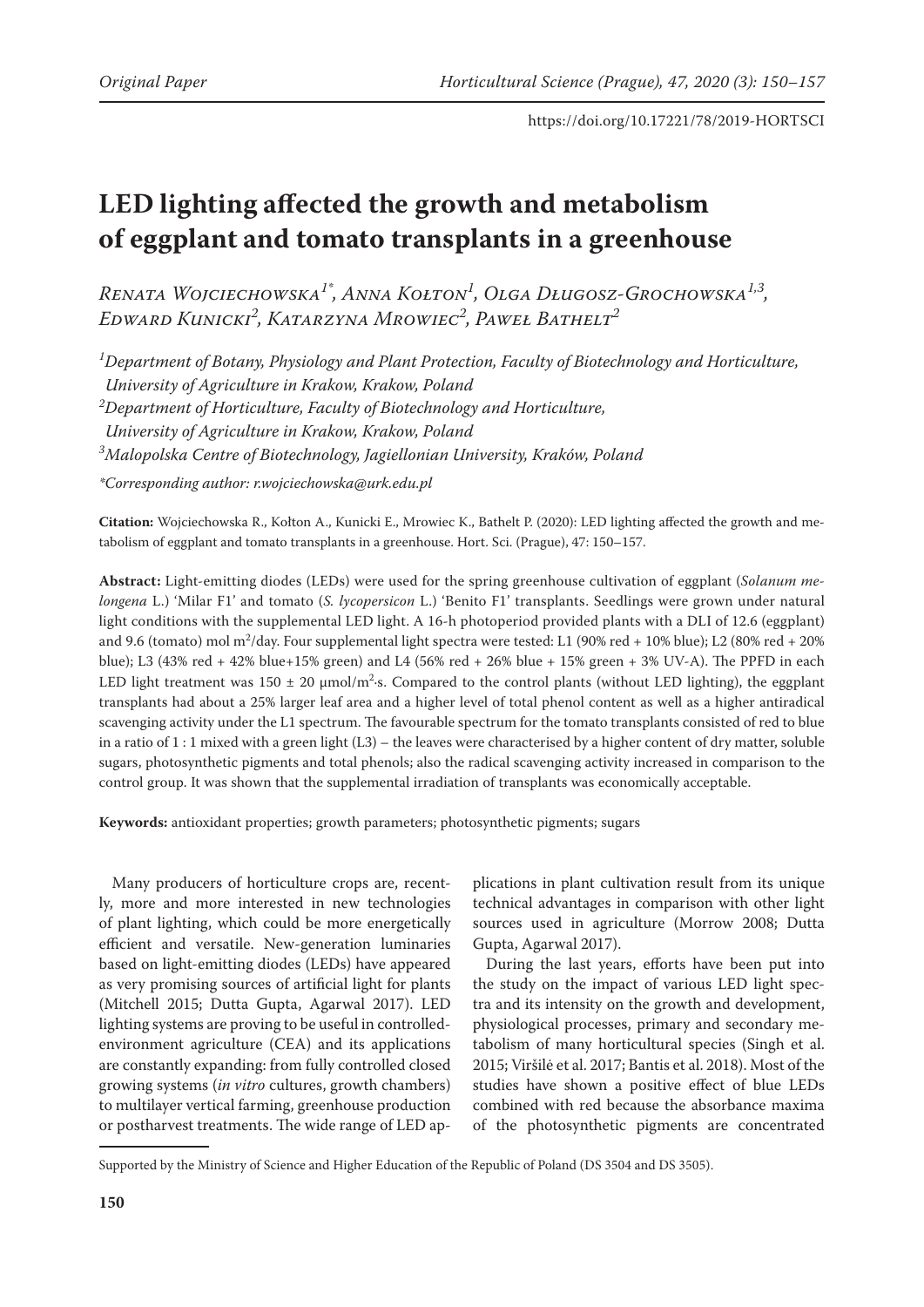at these wavelength ranges (chlorophyll *a* – 430 and 660 nm, chlorophyll *b* – 450 and 640 nm, carotenoids – 450 and 480 nm). However, the question of what ratio of red to blue light will give the best results is still open. The observed effects seem to be species-specific and may vary depending on growth factors (Ouzounis et al. 2015; Wojciechowska et al. 2015).

Knowledge about photobiological reactions of plants is dynamically expanding and provides a theoretical basis for practical applications (Folta, Carvalho 2015). Responses to light are connected with the activation of specific photoreceptors sensitive to particular wavelengths. It was found that plants can absorb ultraviolet B (280–315 nm) by UVB-RE-SISTANCE8; ultraviolet A (315–400 nm) and violetblue light (400–490 nm) by cryptochromes, phototropins or the recently identified large group of ZTL/ FKF1/LPK2 photoreceptors; red (600–700 nm) and far-red (700–750 nm) light are detected by the family of phytochromes (Galvão, Fankhauser 2015; Kong, Okajima 2016). Each photoreceptor acts as an individual sensor which initiates a light signal transduction pathway leading to the specific reaction. According to this knowledge, researchers or growers can modulate the intensity of the photosynthesis, photomorphogenesis or chemical composition of the plants. For example, blue light, which regulates the chloroplast and stomatal movements or suppresses a stem elongation, may also enhance the synthesis of the photosynthetic pigments and increase some secondary metabolites like the concentration of the phenolic compounds (Kopsell et al. 2015; Długosz-Grochowska et al. 2017).

The *Solanum lycopersicon* and *S. melongena*, used in the present study are among the most economically important vegetables in the world. In 2017, the global tomato and eggplant production was about 182 and 52 million tonnes, respectively (Statista 2019). Tomatoes are widely consumed either raw or after processing and can provide a significant proportion of the total antioxidants required in the diet. They are a rich source of lycopene, flavonoids and hydroxycinnamic acid derivatives (Martínez-Valverde et al. 2002). Eggplants have been found to contain a high level of phenolic compounds with a high antioxidant activity and necessary amounts of some minerals also, like P, K, Ca or Mg (Raigón et al. 2008). In northern latitudes, the commercial cultivation of both species in open fields is possible only with the use of transplants. Due to the climatic conditions, transplants must be

produced in the greenhouse and can be planted outdoor around mid-May when the danger of ground frost has passed. The proper environmental conditions during the growth of seedlings must be maintained to grow the highest quality transplants (Dursun et al. 2002) and one of them is with light. Vegetable seedlings, including eggplant and tomato are usually not grown with supplemental light during spring production in the greenhouse.

Will it be possible to improve the transplant quality with the use of additional LED lighting when the natural day's length gradually increases (March to May)? If so, will it be economically justified? A question arises: Is it enough to use the red and blue radiation for the supplemental lightning or to optimise the transplants' growth with a broader spectrum similar to sunlight? It is a current issue because the effect of LEDs with different proportions of blue, red and green light with a UV (or far red) addition on the plant growth and development has been tested in a great deal of horticultural research recently (Bantis et al. 2018; Peixe et al. 2018).

The purpose of the present research was to evaluate the growth, and some biochemical parameters of eggplant and tomato transplants grown in a greenhouse with supplemental LED lighting. Four LED lighting spectra were tested: two with red and blue light in various ratios and two with a broader spectrum including red, blue and green. Additionally, in the fourth spectrum, a UV-A wavelength was introduced. The control plants were cultivated with natural solar radiation only.

#### **MATERIAL AND METHODS**

**Plant material and growth conditions.** The experiment was conducted in 2016 and 2017 in a hightech greenhouse (50°03′N, 19°57′E) of the Faculty of Biotechnology and Horticulture at the University of Agriculture in Krakow. The plants used in the study were the eggplant (*Solanum melongena* L.), the very early cultivar 'Milar  $F_1'$  (Fito Semillas) and the tomato (*Solanum lycopersicon* L.), the mid-late cultivar 'Benito  $F_1'$  (Bejo Zaden). The seeds were sown individually into 96-cell multi-pots (60  $\times$  40 cm) with a volume of 0.23 dm<sup>3</sup> each (400 plants per m<sup>2</sup>) and germinated in the peat substrate Florabalt Seed (Floragard Product) (pH 5.6; N 140,  $P_2O_5$  80 and  $K_2O$ 190 mg/ $L^3$ ). After the formation of the second pair of true leaves, the seedlings were transplanted into 40 cell multi-pots (56  $\times$  36 cm) with a volume of 0.53 dm<sup>3</sup>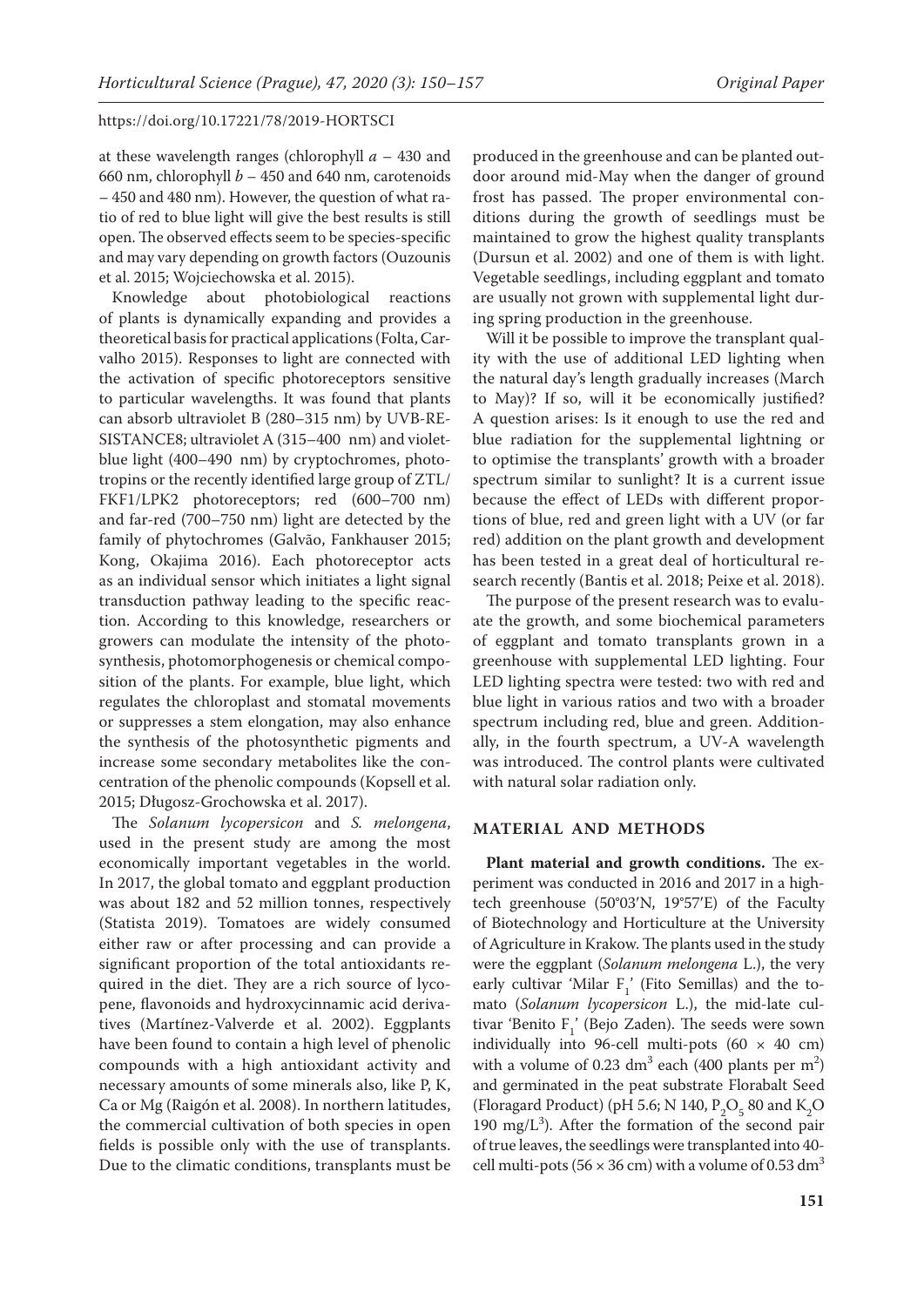| Experiment schedule, lighting costs and climate conditions | Eggplant 'Milar F,'                 | Tomato 'Benito F,'                 |
|------------------------------------------------------------|-------------------------------------|------------------------------------|
| Sowing                                                     | 4 March, 2016                       | 10 March, 2017                     |
| Lighting implementation $1$                                | 21 March, 2016                      | 17 March, 2017                     |
| Transplantation                                            | 6 April, 2016                       | 7 April, 2017                      |
| End of experiment <sup>2</sup>                             | 16 May, 2016                        | 28 April, 2017                     |
| $DLI3$ for control treatment                               | 11.6 mol/m <sup>2</sup> $\cdot$ day | $8.2 \text{ mol/m}^2$ -day         |
| DLI for LED light treatments                               | 12.6 mol/m <sup>2</sup> $\cdot$ day | 9.6 mol/m <sup>2</sup> $\cdot$ day |
| Sum of artificial lighting per cultivation period          | 107.5 h                             | 114h                               |
| Energy consumption per 100 plants <sup>4</sup>             | 19.35 kWh                           | 12.8 kWh                           |
| Approx. total lighting cost per 100 plants <sup>5</sup>    | 2.47 EUR                            | 1.61 EUR                           |
|                                                            | $22.9 \pm 2$ °C (day)               | $20.4 \pm 2$ °C (day)              |
| Ambient temperature                                        | $17.6 \pm 2$ °C (night)             | $18.3 \pm 2$ °C (night)            |
| Relative humidity                                          | 50.8%                               | 52.0%                              |

| Table 1. Important cultivation parameters and approximate lighting cost |  |  |  |
|-------------------------------------------------------------------------|--|--|--|
|-------------------------------------------------------------------------|--|--|--|

 $^{\rm l}$ just after seeds' germination;  $^{\rm 2}$ the term, when growth and chemical analyses were conducted;  $^{\rm 3}$ daily light integral;  $^{\rm 4}$ included the energy consumption of eight LED lamps used in the experiment (0.720 kW), the sum of hours with artificial lighting in the whole experiment and the number of plants additionally irradiated (400 eggplants and 640 tomato transplants);  $^5$ cost of 1kWh was 0.128 Euro in 2016 and 0.126 in 2017

each containing the peat substrate Klassmann KTS-2 (on average, pH 5.8; EC 1.2 mS/cm; N 410,  $P_2O_5$  160,  $K_2$ O 620, Ca 1325, Mg 146 and S 305 mg/L, and other microelements). The seedlings were fertilised twice with a water solution of Kristalon Green 18 + 18 + 18 Yara (N-18%, P-18%, K-18%, Mg-3%, S-5%, B-0.025%, Cu-0.01 %, Fe-0.07%, Mn-0.04%, Mo-0.004%, Zn 0.025%) fertiliser at a concentration of 0.1%.

The terms and conditions of both cultivations are presented in Table 1. Approx. 500 eggplant and 800 tomato transplants were grown in all the experiments.

**Light treatments***.* Plants were grown in photoperiod of 16/8 h day/night. Artificial lighting was implemented only to extend the day's length (not to increase the daylight intensity). An astronomical clock built into the system controller allowed one to turn on the lamps with the sunset and switch off the lamps 8 h before the sunrise. The LED lighting duration decreased with the lengthening of the natural day: in 2016, from 3 h 43 min on March 21 (after the eggplant seeds germination) to 12 min on May 16 (end of the experiment) and, in 2017, from 4 h 4 min on March 17 (after the tomato seeds germination) to 1 h 16 min on April 28 (end of the experiment). The supplemental light treatments included four LED light spectra (in brackets: the percentage share in the spectrum, colour and wavelength, respectively) were as follows: L1 (90% red 660 nm + 10% blue 450 nm); L2 (80% red 660 nm + 20% blue 450 nm); L3 (29% red 660 nm + 14% red 630 nm +

42% blue 450 nm + 15% green 520 nm); L4 (38% red 660 nm + 18% red 630 nm + 26% blue 450 nm + 15% green 520 nm  $+ 3\%$  UV-A 330 nm). The photosynthetic photon flux density (PPFD) reaching the plants under all the lamps was  $150 \pm 20 \, \mu \text{mol/m}^2$ . The active power of each lamp was 90 W. Each light treatment consisted of two identical lamps (approx. 50 eggplant and 80 tomato plants were grown under each lamp). The control plants were grown in daylight only (without any supplemental lighting). The DLI (daily light integral) values are presented in Table 1.

**Growth analyses***.* Twenty randomly chosen plants of each species and treatment were harvested to perform the following measurements: stem length (from the substrate surface to the apical meristem, using a ruler), stem diameter (using an electronic calliper), leaf number and leaf area, measured with a system for leaf surface analysis (WinDIAS, Geomor-Technic).

**Chemical analyses.** Twenty randomly selected leaves (the fully developed second or third leaf from the apex) of each species and treatment were harvested for the chemical analyses. All the chemical analyses were performed in four laboratory replications for each light treatment.

The dry matter content (%) of the leaves was estimated by drying 1 g of the shredded fresh material at 105 °C. The samples were dried to determine the constant weight (about three hours).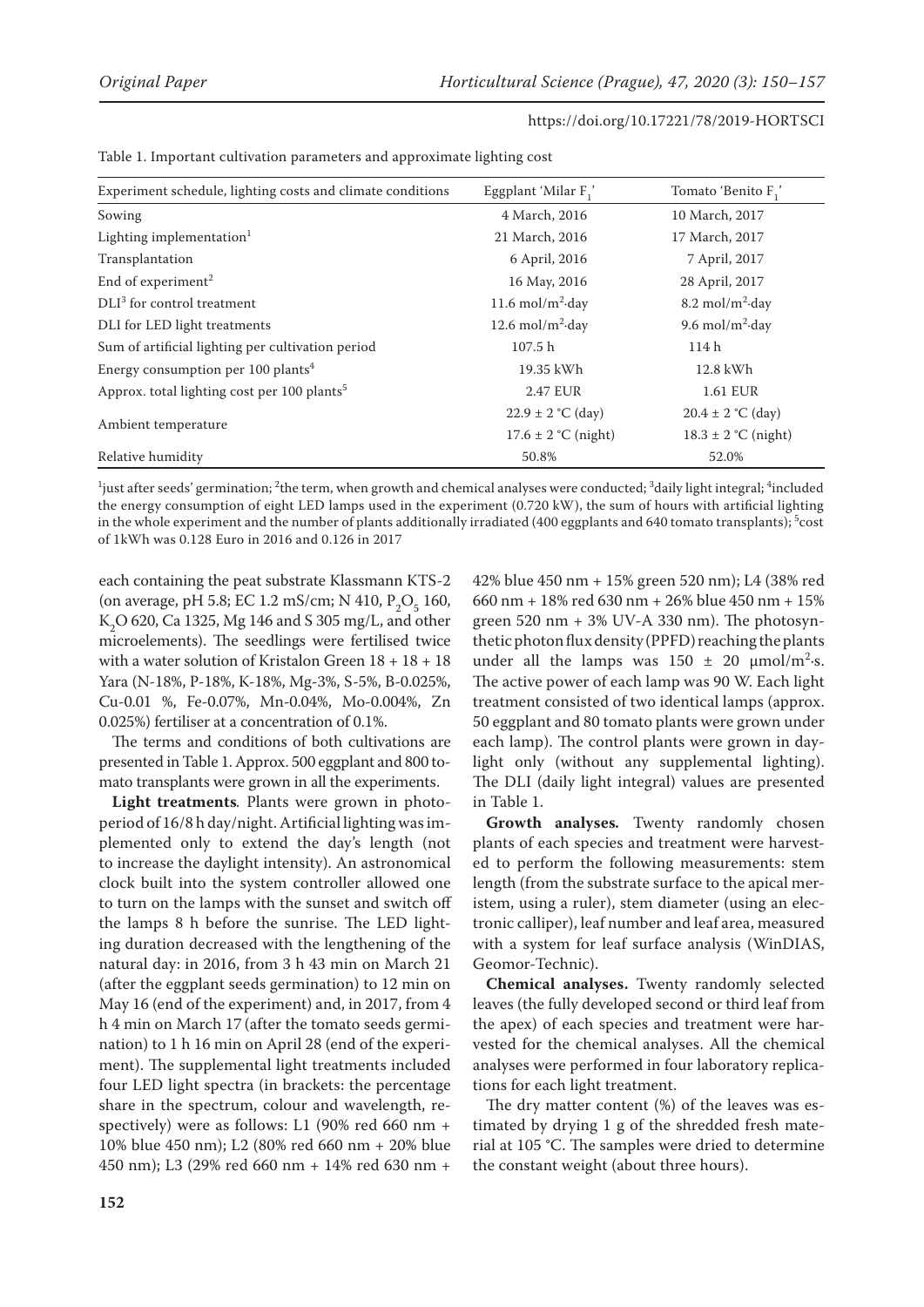The soluble sugar content was evaluated using the anthrone colorimetric method described by YEMM and WILLS (1954). The optical density of the ethanol extracts after reaction with the anthrone reagent was measured at 625 nm on a Helios Beta spectrophotometer (Thermo Fisher Scientific Inc., USA). The content of the soluble sugars was calculated according to the calibration curve of the glucose as a standard.

The photosynthetic pigments were extracted in 80% (v : v) aqueous acetone, and the absorbance reading was carried out at 470, 646 and 663 nm. The procedure and calculations were performed as described by Lichtenthaler and Wellburn (1983).

The content of the phenolic compounds in the eggplant leaves was measured using methanol extracts according to the spectrophotometric method described by Fukumoto and Mazza (2000). The absorbance was detected at a wavelength of 280 nm using a Hitachi U2900 (Japan) UV-VIS spectrophotometer. The content of the total phenols was calculated using the calibration curves for chlorogenic acid.

The total phenolic content in the tomato leaves was determined in the 80% methanol extracts using a Folin-Ciocalteu reagent (Cicco et al. 2009), and the absorbance was detected at 740 nm. A calibration curve was calculated using gallic acid as the standard.

The radical scavenging activity (RSA) was performed spectrophotometrically (516 nm wavelength, Hitachi U2900) using a 2,2-diphenyl-1-picrylhydrazyl (DPPH) free radical (Pekkarinen et al. 1999). The RSA of the methanol extracts, at 30 min for the eggplant and 15 min for the tomato, was expressed as the percentage of the DPPH neutralisation.

**Statistical analysis.** The data were analysed by a one-way analysis of variance (ANOVA) (Statistica, version 12) followed by Fisher's LSD post-hoc test. For the establishment of the significant differences between the mean values of the analysed parameters, homogenous groups were determined at a probability of  $P < 0.05$ .

#### **RESULTS AND DISCUSSION**

Successful vegetable production is determined by high-quality transplants: thick stems, a short internode length or well-developed leaves and roots. The biochemical parameters, the contents of photosynthetic pigments or sugars indicate the condition of the plants. A high level of phenolic compounds is usually correlated with the high ability to scavenge free radicals which are necessary to reduce the adverse effects of many stresses (Samuolienė et al. 2017).

In this study, the more intense growth of the eggplant stem under 80% red with 20% blue correlated with the reduction of the dry matter in the leaves, compared to the control group (Table 2). The tomato seedlings did not exhibit such dependence (Table 3). Most studies indicate an increase in the leaf biomass as a consequence of using a high proportion of red to blue light (Olle, Viršilė 2013; Bantis et al. 2018). In a closed cultivation system, 88% red+12% blue LED light increased the leaf dry matter and plant biomass of nine tomato genotypes (Ouzounis et al. 2015). In greenhouse cultivation, supplemental lighting with 80% red+20% blue or 95% red+5% blue LED light increased the growth (including the leaf expansion) of six cultivars of tomato seedlings (Gomez, Mitchell 2015). In the present experiment, the leaf surface of both tested species was improved when treated with the highest share of red light (90% red + 10% blue); higher by about 25% in the eggplant and 48% in the tomato compared to control group (Tables 2 and 3). The red radiation might stimulate the leaf expansion thorough the phytochrome-mediated pathway, altering the gene expression (Kong, Okajima 2016). Additionally, the increase in the egg-

| Treatment      | Stem length<br>(cm)   | Stem diameter<br>(mm) | Leaf<br>number | Leaf area<br>$\rm (cm^2)$ | Leaf dry matter<br>$\frac{9}{6}$ |
|----------------|-----------------------|-----------------------|----------------|---------------------------|----------------------------------|
| Control        | $13.50^{\rm a}$       | 3.43 <sup>a</sup>     | 6.35           | $57.34^a$                 | 14.16 <sup>b</sup>               |
| L1             | 14.50 <sup>ab</sup>   | 3.88 <sup>b</sup>     | 6.45           | 72.01 <sup>c</sup>        | $13.85^{ab}$                     |
| L2             | $15.88^{b}$           | 3.90 <sup>b</sup>     | 6.75           | $60.95^{ab}$              | $11.74^{\rm a}$                  |
| L <sub>3</sub> | $14.58$ <sup>ab</sup> | $3.63^{ab}$           | 6.40           | $68.07^{bc}$              | $13.45^{ab}$                     |
| L <sub>4</sub> | $13.30$ <sup>ab</sup> | $3.63^{ab}$           | 6.65           | $67.75^{bc}$              | $13.52^{bc}$                     |

Table 2. Growth parameters and the leaf dry matter concentration of the eggplant transplants

Mean separations within the columns by Fisher's LSD test at  $P < 0.05$ ,  $n = 20$ ; the ratio of red to blue light with modifications: L1 (9 : 1), L2 (4 : 1), L3 (1 : 1 + Green) and L4 (2 : 1 + Green + UV); details in Material and Methods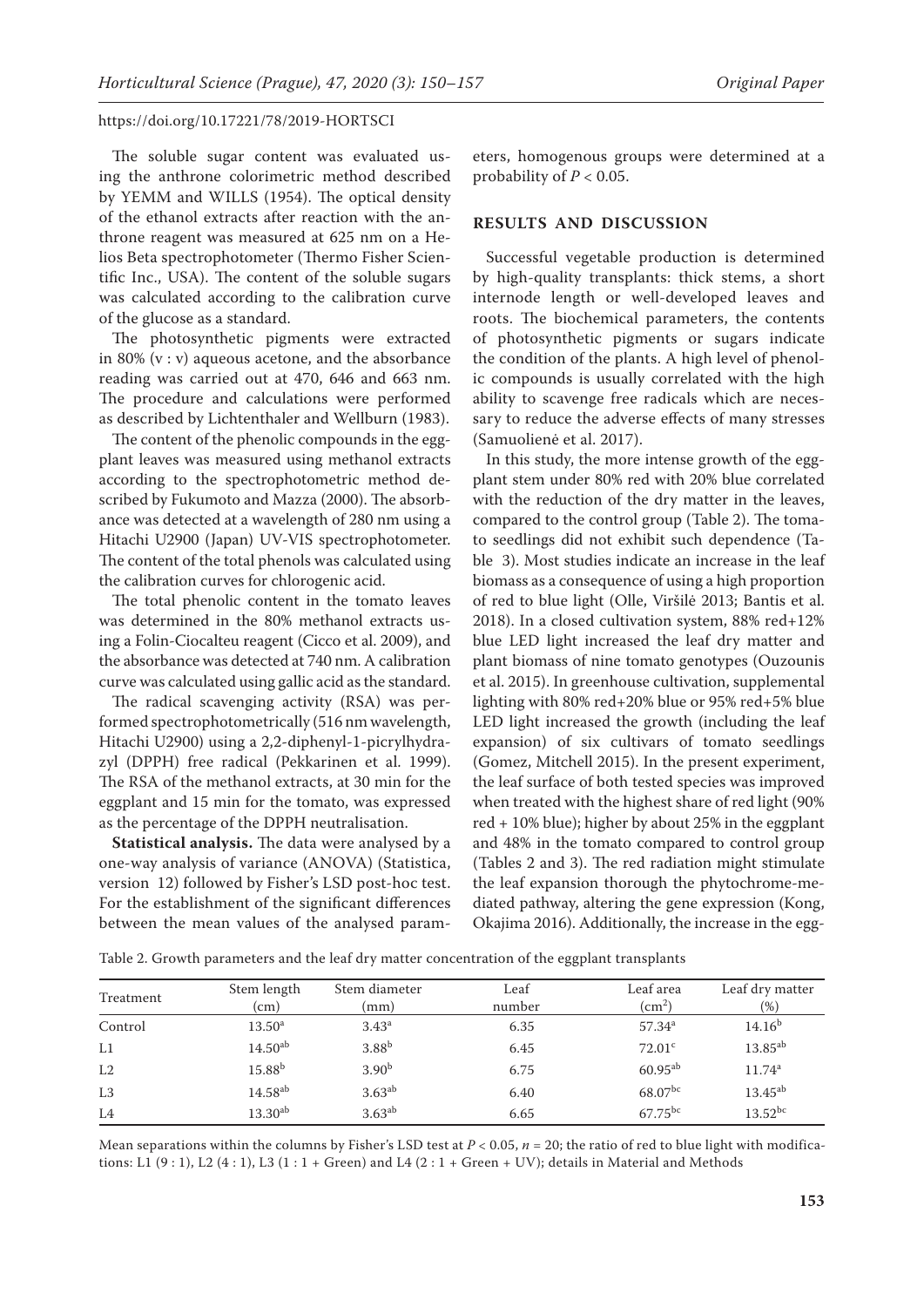| Table 5. Growth parameters and the lear ary matter concentration of the tomato transplants |       |                                     |             |                        |                     |  |  |  |
|--------------------------------------------------------------------------------------------|-------|-------------------------------------|-------------|------------------------|---------------------|--|--|--|
| Treatment                                                                                  |       | Stem length (cm) Stem diameter (mm) | Leaf number | Leaf area $\rm (cm^2)$ | Leaf dry matter (%) |  |  |  |
| Control                                                                                    | 22.52 | 5.76                                | 5.2         | $47.54^{\rm a}$        | $8.04^{b}$          |  |  |  |
| L1                                                                                         | 23.08 | 5.47                                | 5.0         | 70.56 <sup>c</sup>     | 7.45 <sup>a</sup>   |  |  |  |
| L2                                                                                         | 21.93 | 5.43                                | 5.0         | 53.84 <sup>ab</sup>    | 8.06 <sup>b</sup>   |  |  |  |
| L3                                                                                         | 22.01 | 5.67                                | 5.2         | 55.77 <sup>ab</sup>    | 8.98 <sup>c</sup>   |  |  |  |
| L4                                                                                         | 20.53 | 5.22                                | 5.1         | 60.03 <sup>b</sup>     | 8.70 <sup>c</sup>   |  |  |  |

https://doi.org/10.17221/78/2019-HORTSCI

|  |  |  |  |  |  |  | Table 3. Growth parameters and the leaf dry matter concentration of the tomato transplants |  |  |  |
|--|--|--|--|--|--|--|--------------------------------------------------------------------------------------------|--|--|--|
|--|--|--|--|--|--|--|--------------------------------------------------------------------------------------------|--|--|--|

Mean separations within the columns by Fisher's LSD test at  $P < 0.05$ ,  $n = 20$ ; the ratio of red to blue light with modifications: L1  $(9:1)$ , L2  $(4:1)$ , L3  $(1:1 +$  Green) and L4  $(2:1 +$  Green + UV); details in Material and Methods

plant leaf area was also found under a green with a blue and red light in the spectrum (Table 2). This observation could be explained by the fact that green light has proven to be effective in the so-called shade avoidance symptoms. In *Arabidopsis* seedlings, Zhang et al. (2011) observed that the addition of the green to red and blue light spectrum increased the petiole length and total leaf length. Green light can inhibit a blue-light response (Wang, Folta 2013; Folta, Carvalho 2015). Hence, the effect of a higher blue light share that usually suppresses leaf expansion might be less effective in our experiment because of the addition of the green light.

Except for the red and blue light, which is the most photosynthetic active radiation, also the green one (490–550 nm) was found to be effectively used in the photosynthesis due to its absorption by the chlorophylls that was observed *in vivo* in the leaves (Terashima et al. 2009). Samuolienė et al. (2012) showed that the supplementation of high-pressure sodium (HPS) lamps` lighting with a green (505 nm) LED light resulted in an increased fresh and dry weight, leaf area or photosynthetic pigment concentration in the transplants of tomato, sweet pepper and cucumber. In this study, under lamps enriched in green diodes (L3, L4), the dry matter content significantly increased in the tomato leaves, compared to the other treatments (Table 3). Moreover, in comparison to the control tomato, a green light (15%) mixed with a red (43%) and blue (42%) light in the L3 spectrum, significantly enhanced the accumulation of the chlorophylls, carotenoids and soluble sugar content, which was not observed in the eggplant leaves (Tables 4 and 5). In cherry tomato seedlings (Xiaoying et al. 2012), the addition of green light to the red + blue spectrum significantly enhanced the soluble sugar accumulation in the leaves compared to white light, but not to the red + blue treatment. According to Kang et al. (2016), the addition of 10% green to red and blue light did not have a positive effect on the photosynthetic rate and the growth of lettuce. Various results presented in such studies are mostly related to the different plant species or cultivation and the difference in the light treatments (Viršilė et al. 2017).

The present study showed that the reaction of *S. melongena* with the addition of 3% UV-A (330 nm) in the L4 spectrum was stronger than that of S. *Lycopersicon* (Tables 4 and 5). The eggplant revealed the decrease of the assimilation pigment content with the simultaneous mobilisation of defensive mechanisms against free radicals; the content of the total phenols increased, and the radical scavenging activity was the highest in this treatment. Short

Table 4. Content of the soluble sugars (% in fresh weight), photosynthetic pigments (mg/g fresh weight), total phenols (mg/100 g fresh weight) and radical scavenging activity (RSA, %) in the leaves of the eggplant transplants

| Treatment      | Soluble sugar      | Chlorophyll $a$   | Chlorophyll b | Carotenoids       | Total phenols   | <b>RSA</b>        |
|----------------|--------------------|-------------------|---------------|-------------------|-----------------|-------------------|
| Control        | 0.69 <sup>ab</sup> | $1.90^{\rm b}$    | 0.56          | 0.38 <sup>b</sup> | $116.4^{\rm a}$ | 18.6 <sup>a</sup> |
| L1             | $0.71^{ab}$        | $1.80^{\rm b}$    | 0.54          | 0.36 <sup>b</sup> | $137.3^{b}$     | $24.3^{b}$        |
| L2             | 0.67 <sup>a</sup>  | $1.87^b$          | 0.55          | 0.37 <sup>b</sup> | $113.3^a$       | $17.4^{\rm a}$    |
| L <sub>3</sub> | $0.75^{\rm b}$     | 1.89 <sup>b</sup> | 0.57          | 0.40 <sup>b</sup> | $110.0^{\rm a}$ | $17.4^{\rm a}$    |
| L4             | $0.73^{ab}$        | 1.50 <sup>a</sup> | 0.47          | 0.29 <sup>a</sup> | $163.0^{\circ}$ | 34.7 <sup>c</sup> |

Mean separations within the columns by Fisher's LSD test at  $P < 0.05$ ,  $n = 4$ ; the ratio of red to blue light with modifications: L1  $(9:1)$ , L2  $(4:1)$ , L3  $(1:1 +$  Green) and L4  $(2:1 +$  Green + UV); details in Material and Methods; RSA – radical scavenging activity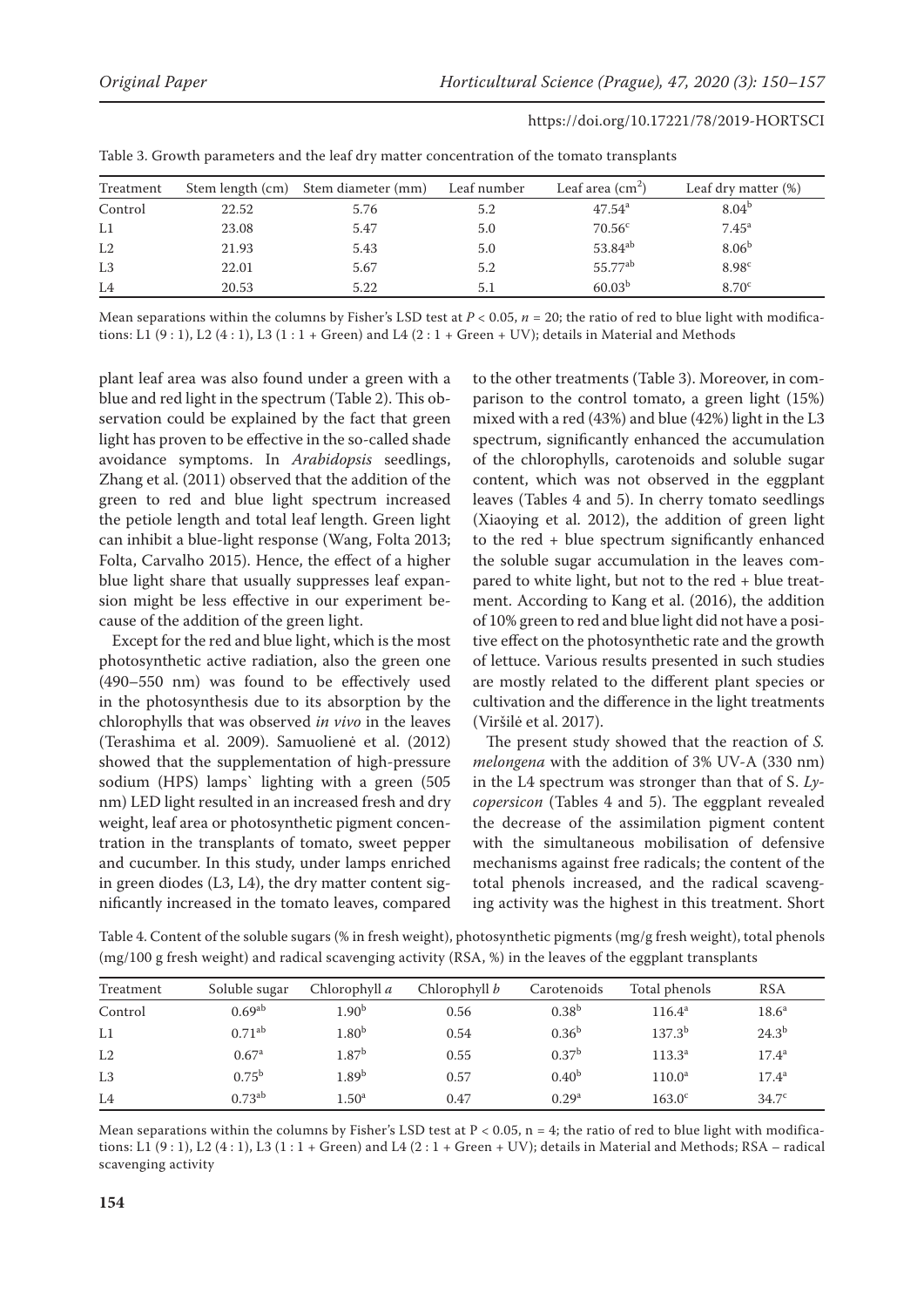| Treatment      | Soluble sugars    | Chlorophyll a        | Chlorophyll b     | Carotenoids       | Total phenols     | <b>RSA</b>        |
|----------------|-------------------|----------------------|-------------------|-------------------|-------------------|-------------------|
| Control        | $0.24^{b}$        | 1.63 <sup>a</sup>    | 0.49 <sup>a</sup> | 0.30 <sup>a</sup> | $37.2^{b}$        | 2.83 <sup>a</sup> |
| L1             | 0.21 <sup>a</sup> | $1.78$ <sup>ab</sup> | $0.54^{ab}$       | $0.32^{ab}$       | 33.1 <sup>a</sup> | $3.75^{ab}$       |
| L2             | 0.21 <sup>a</sup> | $1.87^{ab}$          | $0.57^{ab}$       | $0.33^{ab}$       | $37.0^{b}$        | $3.86^{ab}$       |
| L <sub>3</sub> | 0.28 <sup>c</sup> | 2.02 <sup>b</sup>    | 0.62 <sup>b</sup> | 0.34 <sup>b</sup> | 42.1 <sup>c</sup> | 5.48 <sup>c</sup> |
| L <sub>4</sub> | $0.25^{b}$        | $1.74^{\rm a}$       | $0.53^{\rm a}$    | 0.29 <sup>a</sup> | $42.2^{\circ}$    | $5.13^{bc}$       |

Table 5. Content of the soluble sugars (%), photosynthetic pigments (mg/ g fresh weight), total phenols (mg/100 g fresh weight) and radical scavenging activity (RSA, %) in the leaves of the tomato transplants

Mean separations within the columns by Fisher's LSD test at  $P < 0.05$ ,  $n = 4$ ; the ratio of red to blue light with modifications: L1  $(9:1)$ , L2  $(4:1)$ , L3  $(1:1 +$  Green) and L4  $(2:1 +$  Green + UV); details in Material and Methods

wavelength radiation in the range of ultraviolet light (280–400 nm, UV) may cause oxidative stress, but its effect depends on, among others, the plant species, the intensity of the UV radiation and the different light spectra accompanying the UV (Mosadegh et al. 2018). In research with tomatoes in a growth chamber (Khoshimkhujaev et al. 2014), a monochromatic UV-A with an intensity of 6.8  $W/m^2$ improved the growth and development of the seedlings compared to  $3.4 \, \text{W/m}^2$  (UV-A was added to the red light). In our study, the specific effects of the UV-A on growth or biochemical parameters of the tomato seedlings was not observed (Table 5). The total phenol content and radical scavenging activity in the L3 and L4 treatments were similar. Kim et al. (2014) showed that a monochromatic blue light stimulates the biosynthesis of the total phenolics and antioxidant capacity of cherry tomato seedlings. The green light demonstrated about a two-fold lower effect on these parameters. The effects of blue and green radiation in various light combinations on the antioxidant activity of many plant species have been widely reported in the review of Samuolienė et al. (2017).

Summarising, greenhouse supplemental LED lighting could be effectively used for tomato and eggplant transplant production in the spring. However, this effect is related to the appropriate spectrum. The study also showed that the additional irradiation was acceptable from an economic point of view. The total lighting cost calculated for 100 transplants was around 2.5 and 1.6 EUR in the case of eggplant and tomato, respectively. The base of the calculation was presented in the Material and Methods section (see Table 1 with footnote). Further studies concerning the impact of supplemental lighting applied at the juvenile stage of the eggplant and tomato on the quantity and quality of the yield of the mature plant are needed.

## **CONCLUSION**

A combination of red and blue light in a ratio of 9:1, used as supplemental radiation for increasing the day's length, allowed one to improve the eggplant 'Milar  $F_1$ ' transplants' quality. In the case of the tomato 'Benito  $F_1$ ', high-quality transplants were obtained under a broader spectrum enriched in green light. The presence of green light resulted in the highest accumulation of total phenols and radical scavenging activity in the tomato leaves. In the eggplant leaves, such results were obtained under a spectrum enriched in a green light mixed with a UV light (however, in this light treatment, a decrease in chlorophyll a and carotenoids was recorded). Green light in combination with a red and blue light in the LED lamps' spectrum significantly increased the soluble sugar content in the tomato leaves. The presented results indicate, for the first time, that the quality of eggplant and tomato transplants in spring greenhouse cultivation (usually not additional illuminated) can be improved by inexpensive supplemental LED irradiation, used for increasing the daylength, with an adequately selected spectrum.

#### **REFERENCES**

- Bantis F., Smirnakou S., Ouzounis T., Koukounaras A., Ntagkas N., Radoglou K. (2018): Current status and recent achievements in the field of horticulture with the use of light-emitting diodes (LEDs). Scientia Horticulturae, 235: 437–451.
- Cicco N., Lanorte M. T., Paraggio M., Viggiano M., Lattanzio V. (2009): A reproducible, rapid and inexpensive Folin–Cio-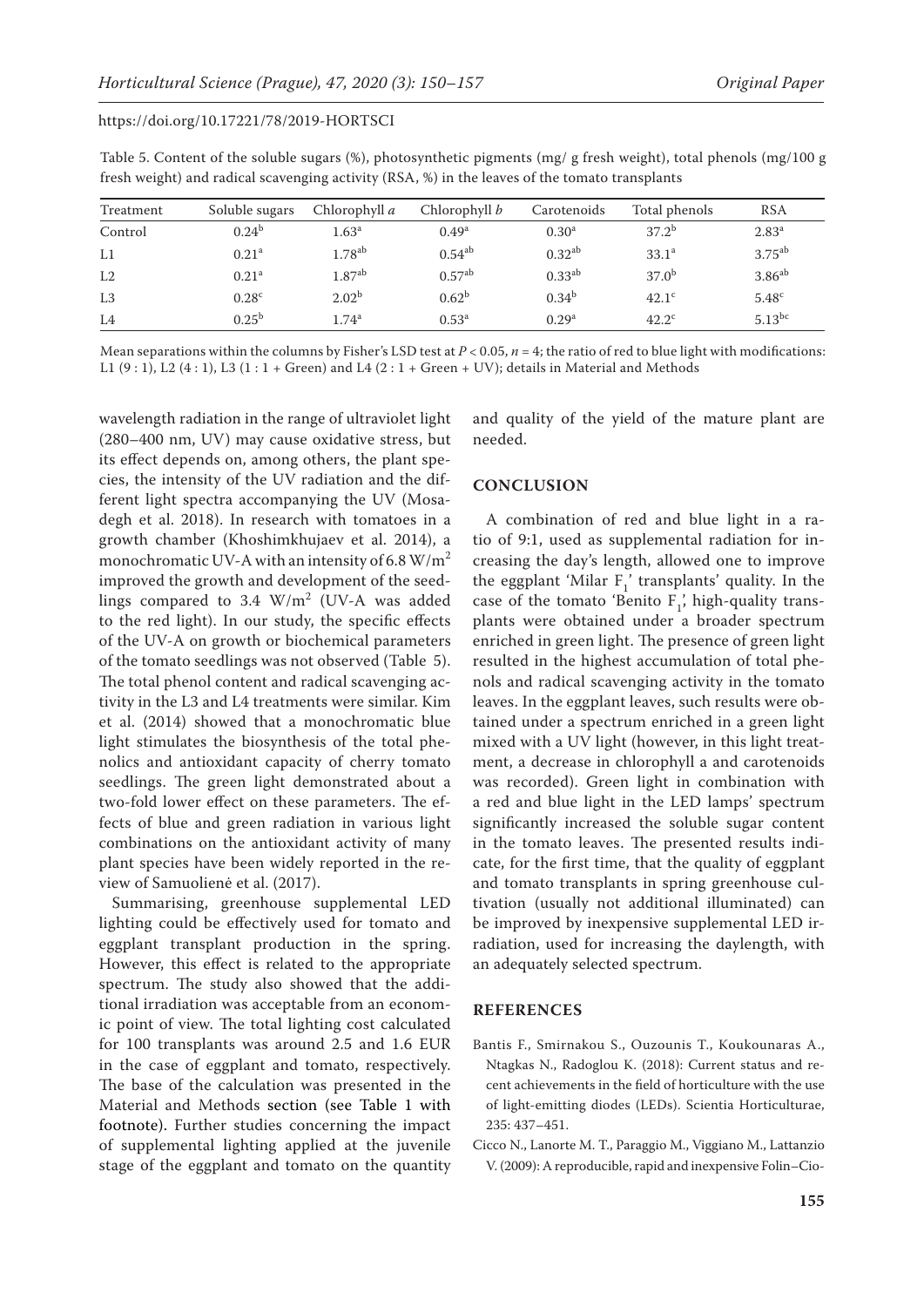calteau micro-method in determining phenolics of plant methanol extracts. Microchemical Journal, 91: 107–110.

- Długosz-Grochowska O., Wojciechowska R., Kruczek M., Habela A. (2017): Supplemental lighting with LEDs improves biochemical composition of two *Valerianella locusta* (L.) cultivars. Horticulture, Environment, and Biotechnology, 58: 441–449.
- Dursun A., Güvenç I., Turan M. (2002): Effects of different levels of humic acid on seedlings growth and macro and micronutrient contents of tomato and eggplant. Acta Agrobotanica, 56: 81–88.
- Dutta Gupta S., Agarwal A. (2017): Artificial lighting system for plant growth and development: Chronological advancement, working principles, and comparative assessment. In: Dutta Gupta S. (ed.): Light Emitting Diodes for Agriculture. Springer: 1–25.
- Folta K. M., Carvalho S. D. (2015): Photoreceptors and control of horticultural plant traits. HortScience, 50: 1274–1280.
- Fukumoto L., Mazza G. (2000): Assessing antioxidant and prooxidant activities of phenolic compounds. Journal of Agriculture Food Chemistry, 48: 3597–3604.
- Galvão V.C., Fankhauser C. (2015): Sensing the light environment in plants: photoreceptors and early signalling steps. Current Opinion in Neurobiology, 34: 46–53.
- Gomez C., Mitchell C. A. (2015): Growth responses of tomato seedlings to different spectra of supplemental lighting. HortScience, 50: 112–118.
- Kang W.H., Park J.S., Park K.S., Son J.E. (2016): Leaf photosynthetic rate, growth, and morphology of lettuce under different fractions of red, blue, and green light from lightemitting diodes (LEDs). Horticulture, Environment, and Biotechnology, 57: 573–579.
- Khoshimkhujaev B., Kwon J.K., Park K.S., Choi H.G., Lee S.Y. (2014): Effect of monochromatic UV-A LED irradiation on the growth of tomato seedlings. Horticulture, Environment, and Biotechnology, 55: 287–292.
- Kim E.Y., Park S.A., Park B.J., Lee Y., Oh M.M. (2014): Growth and antioxidant phenolic compounds in cherry tomato seedlings grown under monochromatic light-emitting diodes. Horticulture, Environment, and Biotechnology, 55: 506–513.
- Kong S.G., Okajima K. (2016): Diverse photoreceptors and light responses in plants. Journal of Plant Research, 129: 111–114.
- Kopsel D.A., Sams C.E., Morrow R.C. (2015): Blue wavelengths from LED lighting increase nutritionally important metabolites in specialty crops. HortScience, 50: 1285–1288.
- Lichtenthaler H.K., Wellburn A.R. (1983): Determinations of a total carotenoids and chlorophylls *a* and *b* of leaf extracts in different solvents. Biochemical Society Transactions, 603: 591–592.
- Martínez-Valverde I., Periago M. J., Provan G, Chesson A. (2002): Phenolic compounds, lycopene and antioxidant

#### https://doi.org/10.17221/78/2019-HORTSCI

activity in commercial varieties of tomato (*Lycopersicum esculentum*). Journal of the Science of Food and Agriculture, 82: 323–330.

- Mitchell C.A. (2015): Academic research perspective of LEDs for the horticulture industry. HortScience, 50: 1293–1296.
- Morrow R. C. (2008): LED lighting in horticulture. Hort-Science, 43: 1947–1950.
- Mosadegh H., Trivellini A., Ferrante A., Lucchesini M., Vernieri P., Mensuali A. (2018): Applications of UV-B lighting to enhance phenolic accumulation of sweet basil. Scientia Horticulturae, 229: 107–116.
- Olle M., Viršilė A. (2013): The effects of light-emitting diode lighting on greenhouse plant growth and quality. Agricultural and Food Science, 22: 223–234.
- Ouzounis T., Heuvelink E., Ji, Y., Schouten H.J., Visser R. G.F., Marcelis L.F.M. (2015): Blue and red LED lighting affects on plant biomass, stomatal conductance, and metabolite content in nine tomato genotypes. Acta Horticulturae (ISHS), 1134: 251–258.
- Peixe A., Ribeiro H., Ribeiro A., Soares M., Machado R., Rato A.E., Coelho R. (2018): Analysis of growth parameters for crop vegetables under broad and narrow LED spectra and fluorescent light tubes at different PPFs. Journal of Plant Studies, 7: 47–60.
- Pekkarinen S. S., Stoeckmann H., Schwarz K., Heininen I. M., Hopia A. I. (1999): Antioxidant activity and partioning of phenolic acids in bulk and emulsified methyl linoleate. Journal of Agricultural and Food *Chemistry,* 47: 3036–3043.
- Raigón M.D., Prohens J., Muñoz-Falcón J.E., Nuez F. (2008): Comparison of eggplant landraces and commercial varieties for fruit content of phenolics, minerals, dry matter and protein. Journal of Food Composition and Analysis, 21: 370–376.
- Samuolienė G., Brazaitytė A., Duchovskis P., Viršilė A., Janauskienė J., Sirtautas R., Novičkovas, A., Sakalauskienė S., Sakalauskaitė J. (2012): Cultivation of vegetable transplants using solid-state lamps for the short-wavelength supplementary lighting in greenhouses. Acta Horticulturae (ISHS), 952: 885–892.
- Samuolienė G., Brazaitytė A., Vaštakaitė V. (2017): Lightemitting diodes (LEDs) for improved nutritional quality. In: Dutta Gupta S. (ed): Light Emitting Diodes for Agriculture. Springer: 149–190.
- Singh D., Basu C., Meinardt-Wollweber M., Roth B. (2015): LEDs for energy efficient greenhouse lighting. Renewable and Sustainable Energy Reviews, 49: 139–147.
- Statista (2019): Global production of vegetables. Available at www.statista.com/statistics/264065/global-productionof-vegetables-by-type/
- Terashima I., Fujita T., Inoue T., Chow W.S., Oguchi R. (2009): Green light driver leaf photosynthesis more efficiently than red